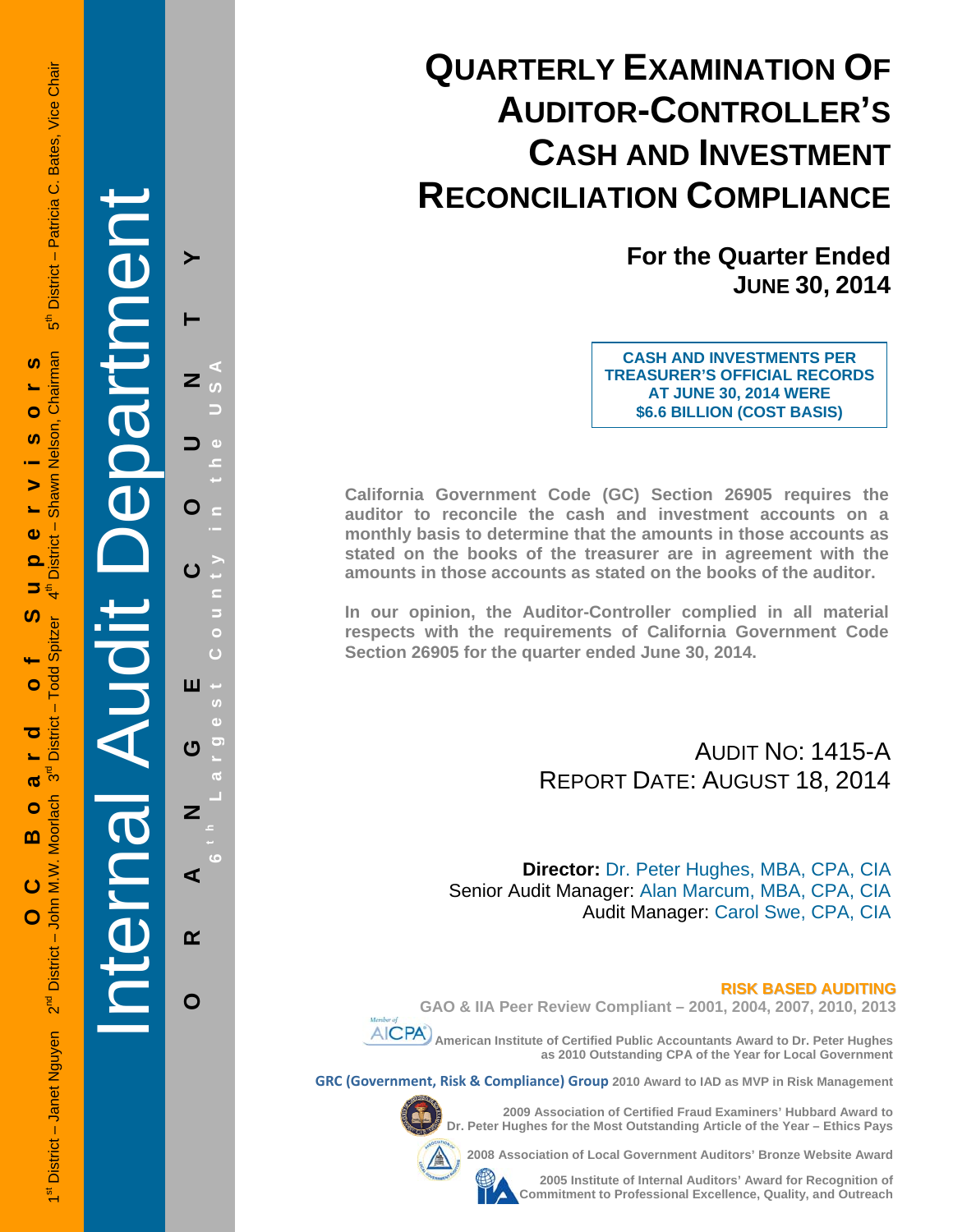

### *GAO & IIA Peer Review Compliant - 2001, 2004, 2007, 2010, 2013*

*Providing Facts and Perspectives Countywide* 

#### **RISK BASED AUDITING**

| <b>Dr. Peter Hughes</b> | Ph.D., MBA, CPA, CCEP, CITP, CIA, CFE, CFF, CGMA     |
|-------------------------|------------------------------------------------------|
| Director                | Certified Compliance & Ethics Professional (CCEP)    |
|                         | Certified Information Technology Professional (CITP) |
|                         | Certified Internal Auditor (CIA)                     |
|                         | Certified Fraud Examiner (CFE)                       |
|                         | Certified in Financial Forensics (CFF)               |
|                         | Chartered Global Management Accountant (CGMA)        |
| E-mail:                 | peter.hughes@iad.ocgov.com                           |

**Michael Goodwin CPA, CIA** Senior Audit Manager

**Alan Marcum MBA, CPA, CIA, CFE**

Senior Audit Manager

## **Hall of Finance & Records**

12 Civic Center Plaza, Room 232 Santa Ana, CA 92701

Phone: (714) 834-5475 Fax: (714) 834-2880

To access and view audit reports or obtain additional information about the OC Internal Audit Department, visit our website: www.ocgov.com/audit



 **OC Fraud Hotline (714) 834-3608**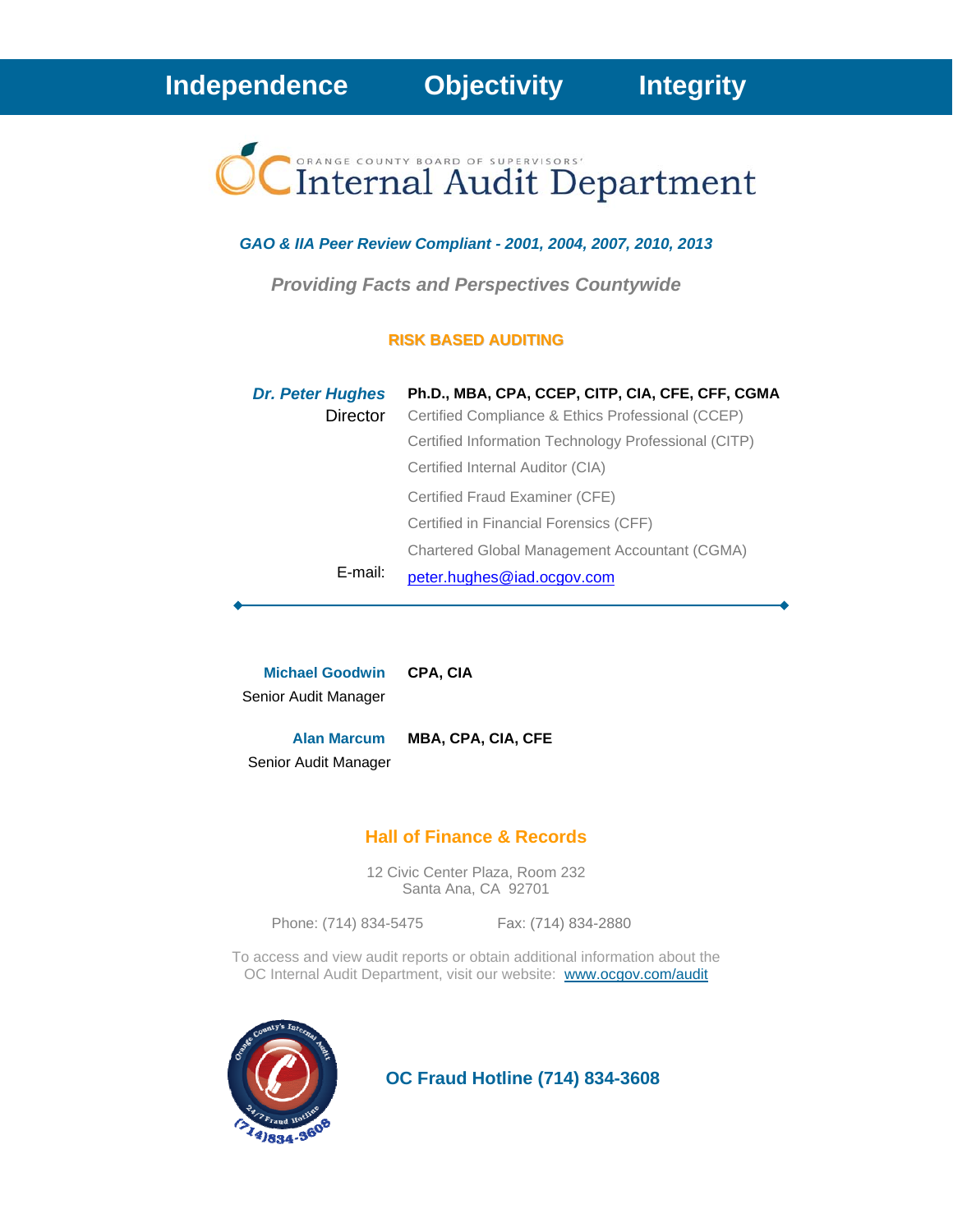## **Letter from Dr. Peter Hughes, CPA**





## **Transmittal Letter**

| Audit No. 1415-A | <b>August 18, 2014</b>                                                                                                                          |
|------------------|-------------------------------------------------------------------------------------------------------------------------------------------------|
| TO:              | Jan E. Grimes, CPA<br>Auditor-Controller                                                                                                        |
| <b>FROM:</b>     | Dr. Peter Hughes, CPA, Director<br><b>Internal Audit Department</b>                                                                             |
| <b>SUBJECT:</b>  | Quarterly Examination of Auditor-Controller's<br>Cash and Investment Reconciliation<br><b>Compliance for the Quarter Ended</b><br>June 30, 2014 |

At your request, we have completed the Quarterly Examination of the Auditor-Controller's Cash and Investment Reconciliation Compliance. Attached is a copy of our report for the quarter ended June 30, 2014. California Government Code (GC) Section 26905 requires the auditor to reconcile the cash and investment accounts on a monthly basis to determine that the amounts in those accounts as stated on the books of the treasurer are in agreement with the amounts in those accounts as stated on the books of the auditor. In our opinion, the Auditor-Controller complied in all material respects with the requirements of California Government Code Section 26905 for the quarter ended June 30, 2014.

Each month I submit an **Audit Status Report** to the Board of Supervisors (BOS) where I detail any material and significant audit findings released in reports during the prior month and the implementation status of audit recommendations as disclosed by our Follow-Up Audits. Accordingly, the results of this audit will be included in a future status report to the BOS.

Additionally, we will request that the Auditor-Controller's Office complete a **Customer Survey** of Audit Services. You will receive the survey shortly after the distribution of our final report.

#### **Attachments**

Other recipients of this report are listed on the **Independent Accountant's Report** on page 2.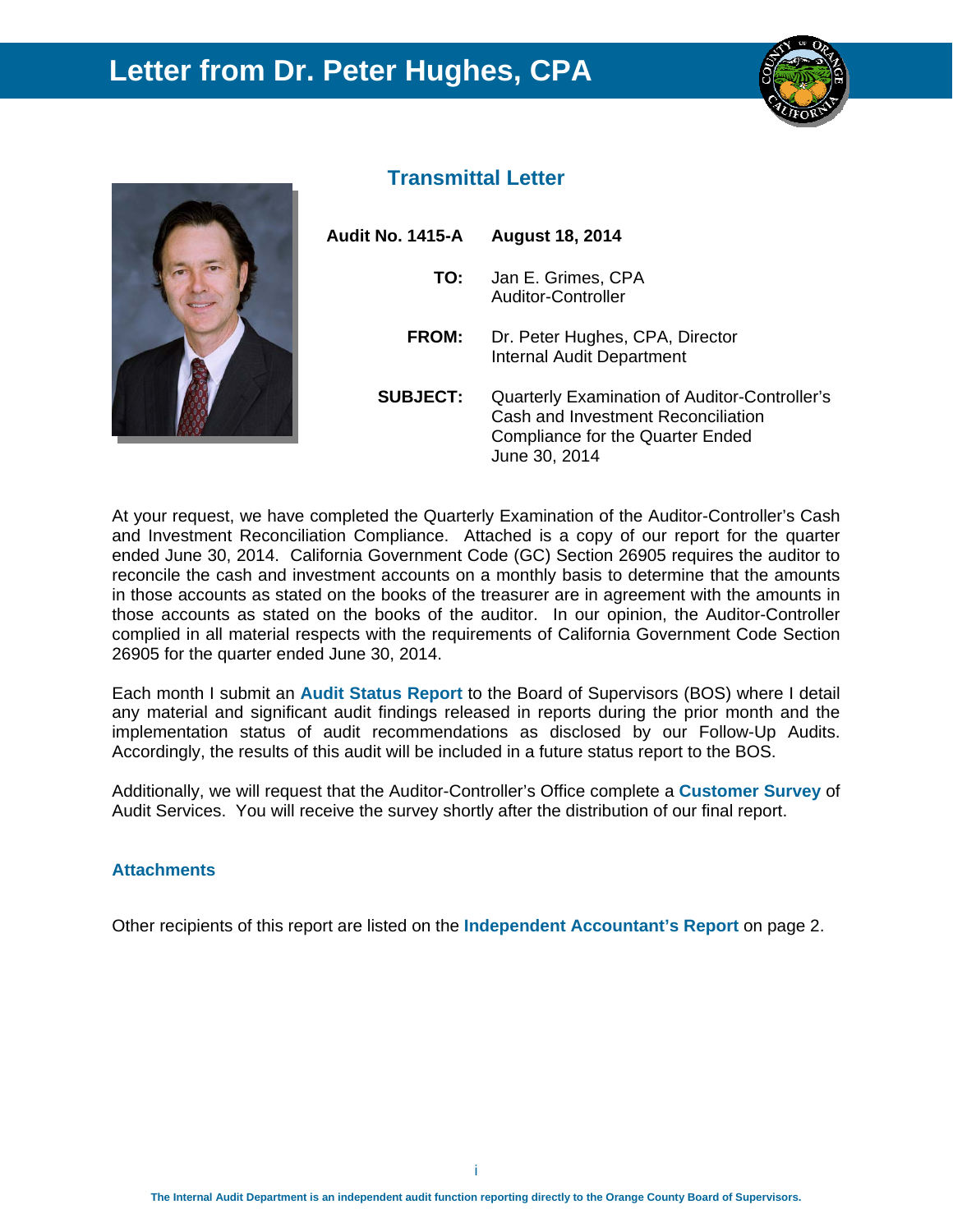# **Independent Accountant's Report**



*Quarterly Examination of Auditor-Controller's Cash and Investment Reconciliation Compliance Audit No. 1415-A* 

**For the Quarter Ended June 30, 2014** 

| <b>Transmittal Letter</b>                     |  |
|-----------------------------------------------|--|
| <b>INDEPENDENT ACCOUNTANT'S REPORT</b>        |  |
| SUMMARY OF CASH AND INVESTMENT RECONCILIATION |  |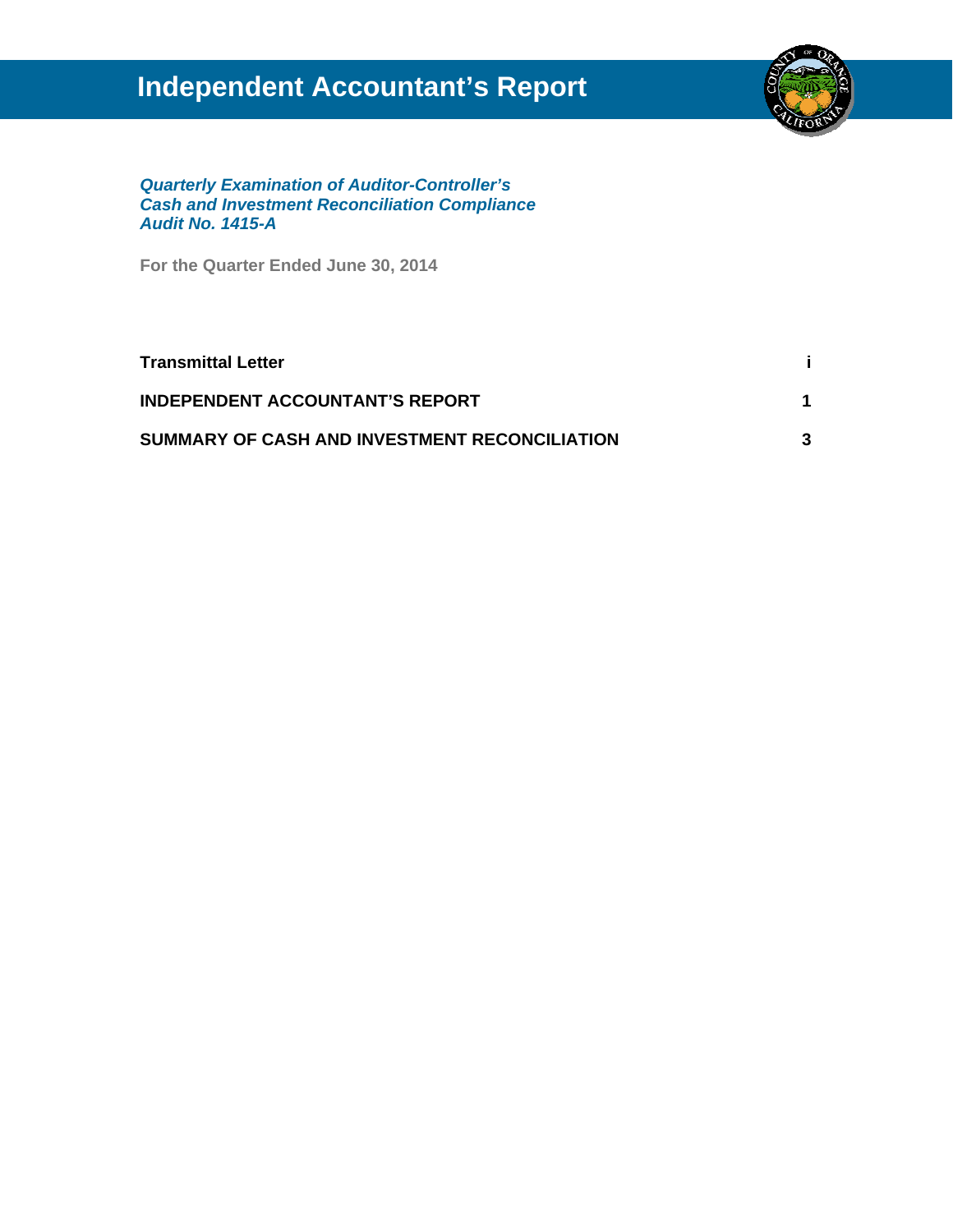

## **INDEPENDENT ACCOUNTANT'S REPORT**

August 18, 2014 **August 18, 2014** August 18, 2014

Members, Board of Supervisors Hall of Administration 333 W. Santa Ana Blvd., 5<sup>th</sup> Floor Santa Ana, CA 92701

We have examined the Orange County Auditor-Controller's reconciliations of cash and investment accounts for compliance with the California Government Code (GC) Section 26905, pursuant to GC Section 26920(a)(2), for the quarter ended June 30, 2014. California Government Code (GC) Section 26905 requires the auditor to reconcile the cash and investment accounts on a monthly basis to determine that the amounts in those accounts as stated on the books of the treasurer are in agreement with the amounts in those accounts as stated on the books of the auditor. The Orange County Auditor-Controller's management is responsible for compliance with those requirements. Our responsibility is to express an opinion on the Orange County Auditor-Controller's compliance based on our examination.

Our examination was conducted in accordance with the attestation standards established by the American Institute of Certified Public Accountants and, accordingly, included examining, on a test basis, evidence about the Orange County Auditor-Controller's cash and investment reconciliations for compliance with the above specified requirements and performing such other procedures as considered necessary in the circumstances. We believe that our examination provides a reasonable basis for our opinion. Our examination does not provide a legal determination on the Orange County Auditor-Controller's compliance with specified requirements.

In our opinion, the Orange County Auditor-Controller complied, in all material respects, with the aforementioned requirements for the quarter ended June 30, 2014.

This report is intended solely for the information and use of the Orange County Auditor-Controller and is not intended to be and should not be used by anyone other than the specified parties. However, this report is a matter of public record and its distribution is not limited.

Respectfully Submitted,

Dr. Peter Hughes, CPA, Director Internal Audit Department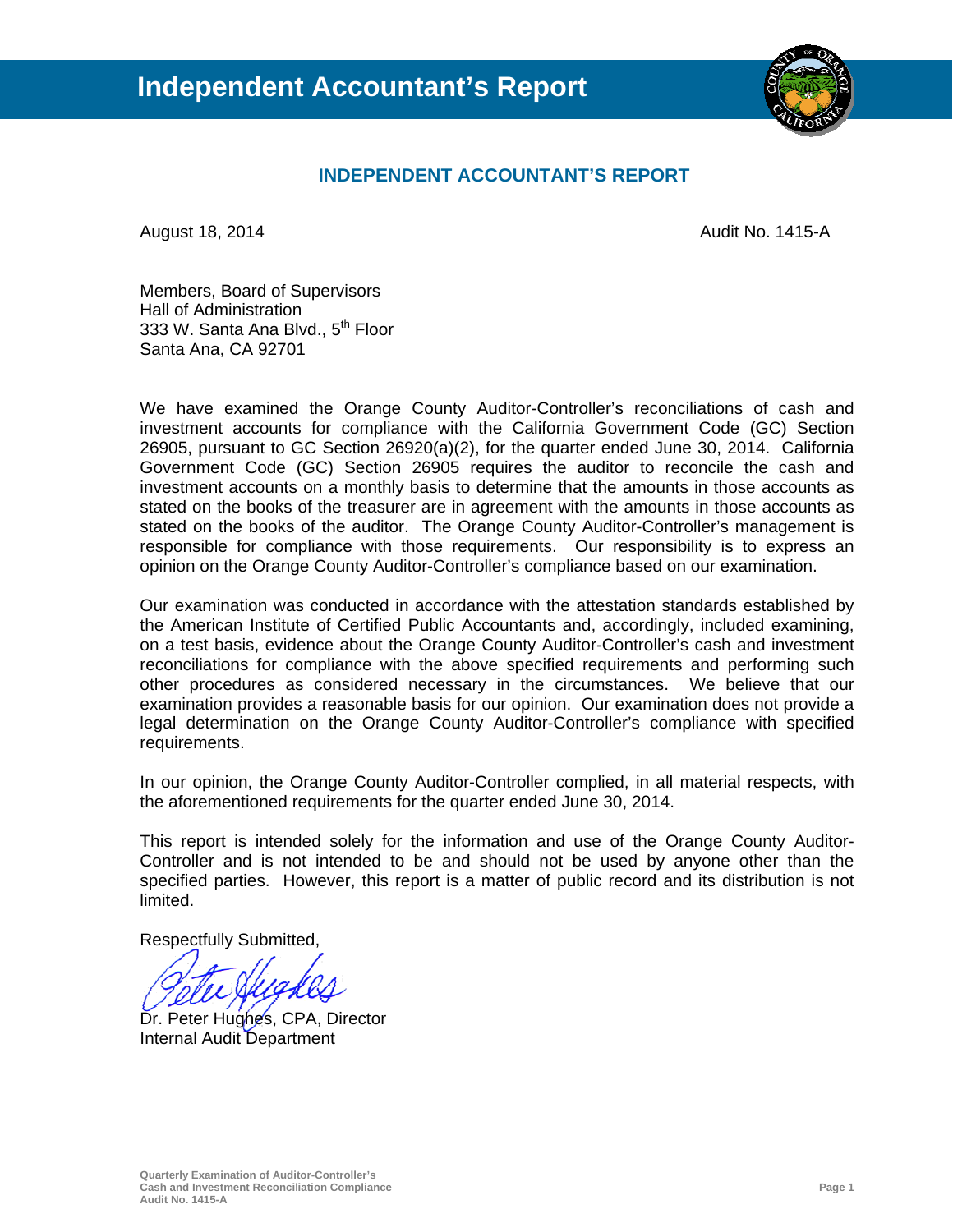

Distribution Pursuant to Audit Oversight Committee Procedure No. 1:

Members, Board of Supervisors Members, Audit Oversight Committee Michael B. Giancola, County Executive Officer Shari L. Freidenrich, Treasurer-Tax Collector Paul C. Gorman, Chief Assistant Treasurer-Tax Collector JC Squires, Financial Manager, Treasurer-Tax Collector Victoria Ross, Director, A-C/Central Accounting Operations Autumn McKinney, Senior Manager, A-C/Accounting & Financial Reporting Nancy N. Ishida, Audit Manager, A-C/Internal Audit Cindy Wong, Manager, A-C/General Ledger Foreperson, Grand Jury Susan Novak, Clerk of the Board of Supervisors Macias Gini & O'Connell LLP, County External Auditor